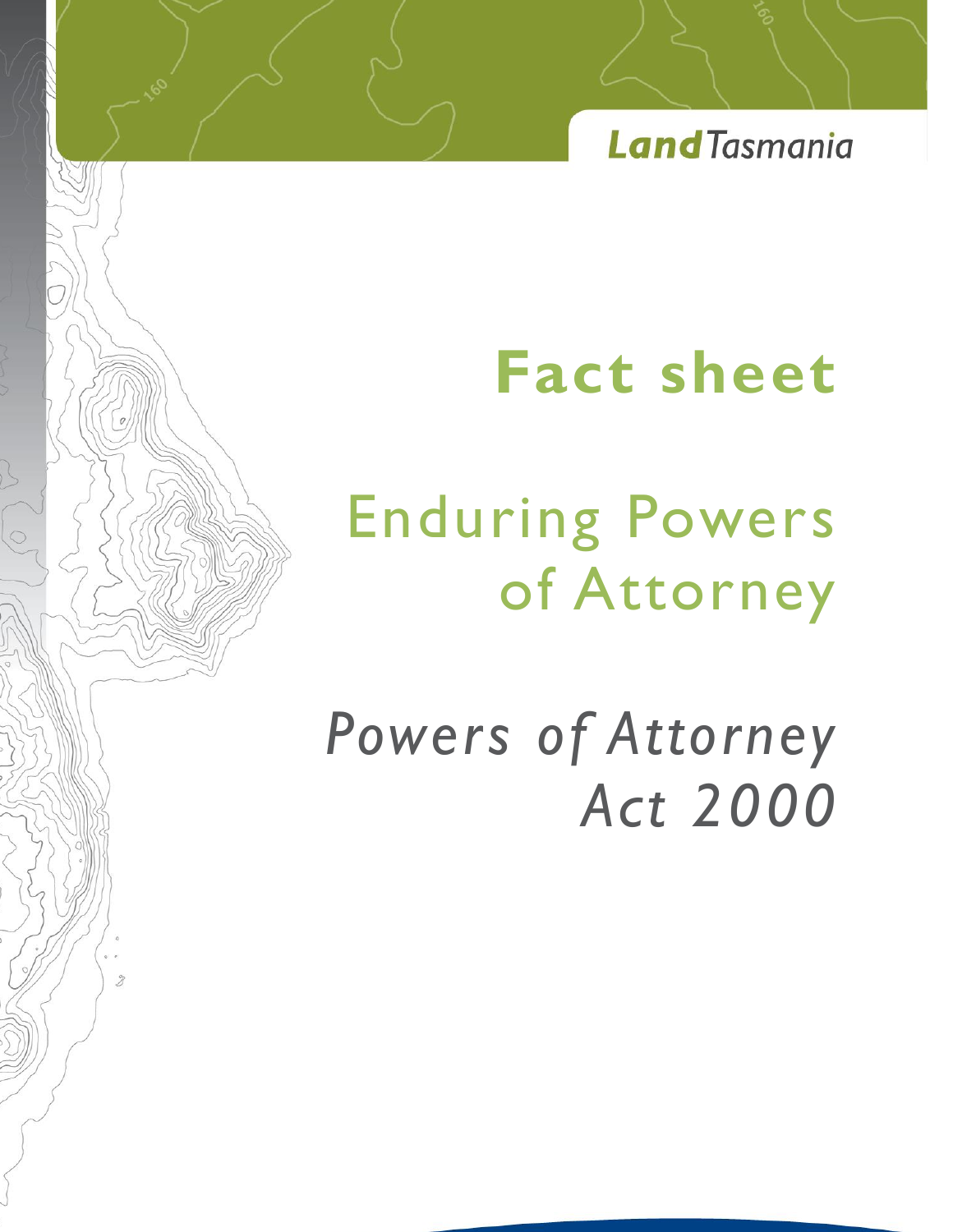# **ENDURING POWERS OF ATTORNEY FACT SHEET**

### **What is an enduring power of attorney?**

An enduring power of attorney is a legal document which allows a person ("the donor") to appoint one or more other persons ("the attorney/s") to make property and financial decisions on their behalf and to administer their financial affairs.

An "enduring" power of attorney continues to have legal effect if the person loses the mental capacity to make property and financial decisions for themselves.

An enduring power of attorney is a very important document which places another person in a position of power and trust over the donor's property and financial affairs.

Accordingly, independent legal advice should be obtained by anyone considering making an enduring power of attorney.

#### **What is the law that governs creation of enduring powers of attorney?**

In Tasmania, enduring powers of attorney are created by deed under the *Powers of Attorney Act 2000 (Tas)* ("the Act").

The deed creating the enduring power of attorney must comply with the provisions of the Act.

For actions under the power of attorney to have legal effect, an enduring power of attorney must also be registered with the Recorder of Titles.

The Act may be found at [www.thelaw.tas.gov.au.](http://www.thelaw.tas.gov.au/)

#### **What does an enduring power of attorney cover?**

An enduring power of attorney only covers financial and property decisions.

It does not give the attorney any legal rights to make personal, medical or lifestyle decisions for the donor.

For more information about granting rights to a person to make personal, medical or lifestyle decisions on behalf of another person, a person should seek independent legal advice regarding Enduring Guardian Appointments and/or contact the Guardianship and Administration Board in relation to Guardianship Orders [\(www.guardianship.tas.gov.au](http://www.guardianship.tas.gov.au/) or 1300 799 625).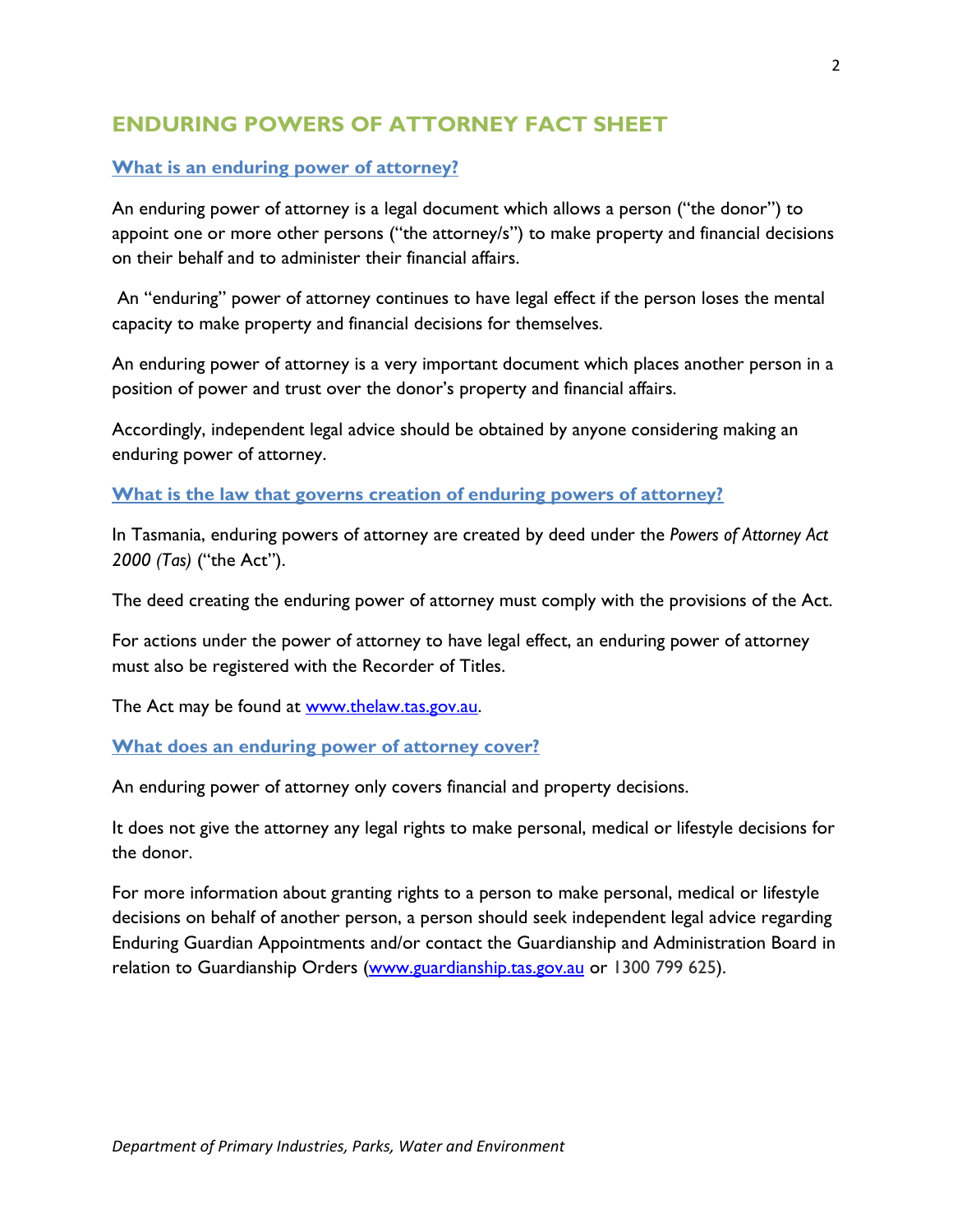**What if someone needs an enduring power of attorney but does not have the mental capacity to make one?**

A person must have mental capacity to make an enduring power of attorney. Seek independent legal advice and/or information from the Guardianship and Administration Board regarding Administration Orders as an alternative [\(www.guardianship.tas.gov.au](http://www.guardianship.tas.gov.au/) or 1300 799 625).

**Is there a prescribed form for creation of an enduring power of attorney?**

Yes.

The Act prescribes forms for use to create an enduring power of attorney. An enduring power of attorney may be a *general* enduring power of attorney for all purposes or be desired to be a *particular* enduring power of attorney for specific purposes or circumstances.

There may be a need to tailor the enduring power of attorney to cover special conditions that a donor wishes to include.

**Where can I find the forms, the fees and information on how to register?**

A copy of the prescribed forms and general procedural information can be found on the DPIPWE website at [www.dpipwe.tas.gov.au/land-tasmania/land-titles-office/power-of-attorney](http://www.dpipwe.tas.gov.au/land-tasmania/land-titles-office/power-of-attorney-forms)[forms.](http://www.dpipwe.tas.gov.au/land-tasmania/land-titles-office/power-of-attorney-forms)

The prescribed fees may be found using the following link:

www.dpipwe.tas.gov.au/land-tasmania/land-titles-office/forms-and-fees/land-titles-office-fees

**Does an attorney who is being appointed also need to sign the enduring power of attorney?**

Yes.

An attorney will need to sign a form of acceptance.

This is part of the prescribed form for an enduring power of attorney. The signature of the attorney does not need to be witnessed.

The attorney can either sign at the same time or after the enduring power of attorney has been signed by the donor.

The enduring power of attorney must be signed by the donor and attorneys before it can be registered.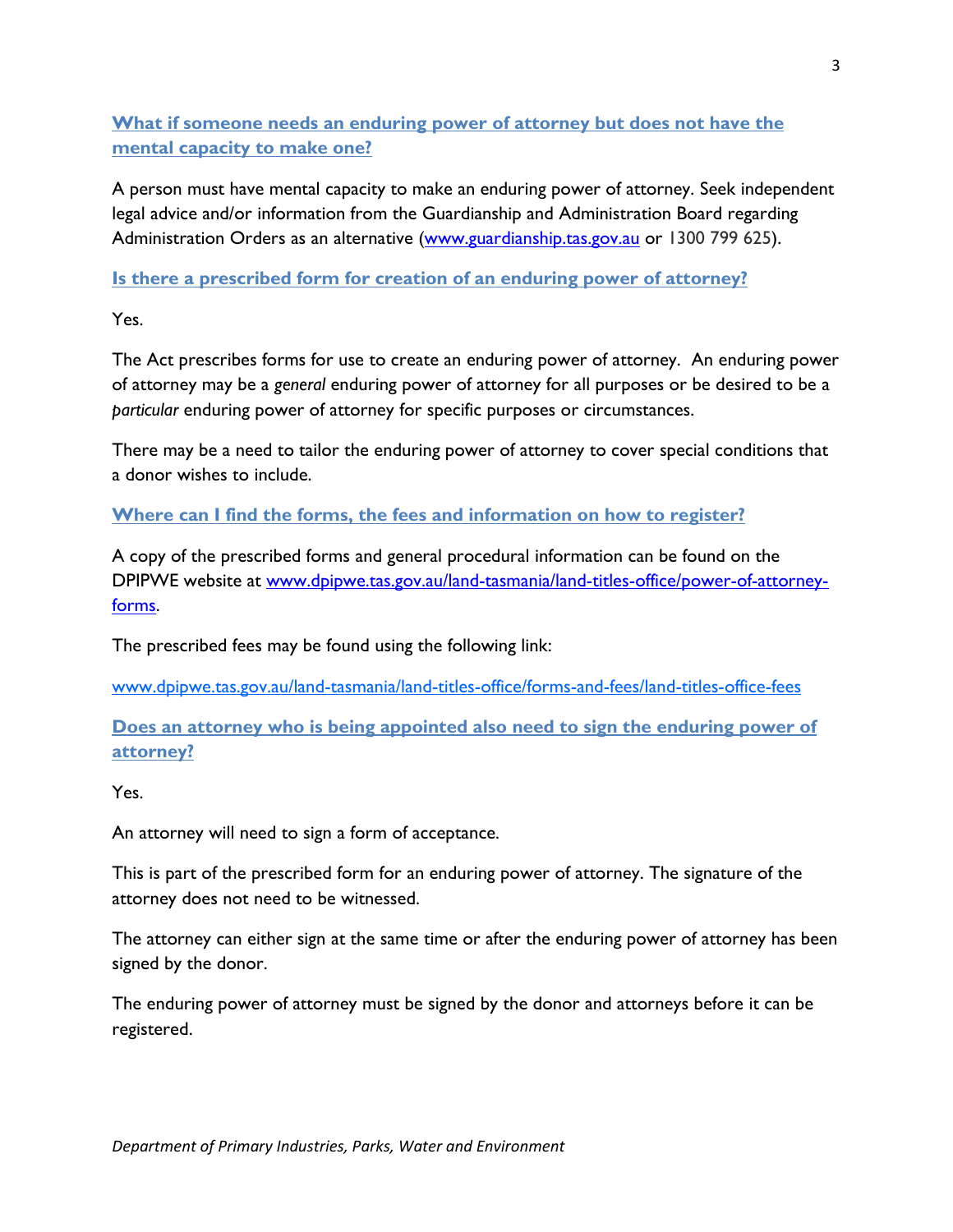### **How many witnesses are needed for an enduring power of attorney?**

Two people are required to witness the donor signing the enduring power of attorney.

Both witnesses must be adults, provide their name and address on the form and certify that they are not a party to the enduring power of attorney (e.g. not an attorney who is being appointed) nor a close relative to a party to it.

#### **Do I have to register my enduring power of attorney straight away?**

No.

However, an enduring power of attorney does not have legal effect and it cannot be used unless it is registered. An enduring power of attorney must be registered with the Recorder of Titles for an act, deed or instrument done, executed or signed under the authority of the enduring power of attorney to have legal effect.

Independent legal advice as to the timing of when to register an enduring power of attorney should be sought.

#### **Who knows if I have made an enduring power of attorney?**

The powers of attorney register is a publicly searchable register maintained by the Recorder of Titles.

Once an enduring power of attorney is registered, a copy can be obtained by any person on payment of the prescribed fee.

Unless and until notice of revocation of the enduring power of attorney is lodged with the Recorder of Titles, the enduring power of attorney will remain registered.

# **Who do I contact if there is a question or dispute about a registered enduring power of attorney?**

Disputes or questions regarding the operation or interpretation of an enduring power of attorney are within the jurisdiction of the Guardianship and Administration Board in Tasmania [\(www.guardianship.tas.gov.au](http://www.guardianship.tas.gov.au/) or 1300 799 625).

The Recorder of Titles does not mediate disputes or provide advice regarding enduring powers of attorney. Independent legal advice should be obtained regarding these issues.

**Who can make an enduring power of attorney?**

Any person who is 18 years of age or over and has the requisite mental capacity can make an enduring power of attorney.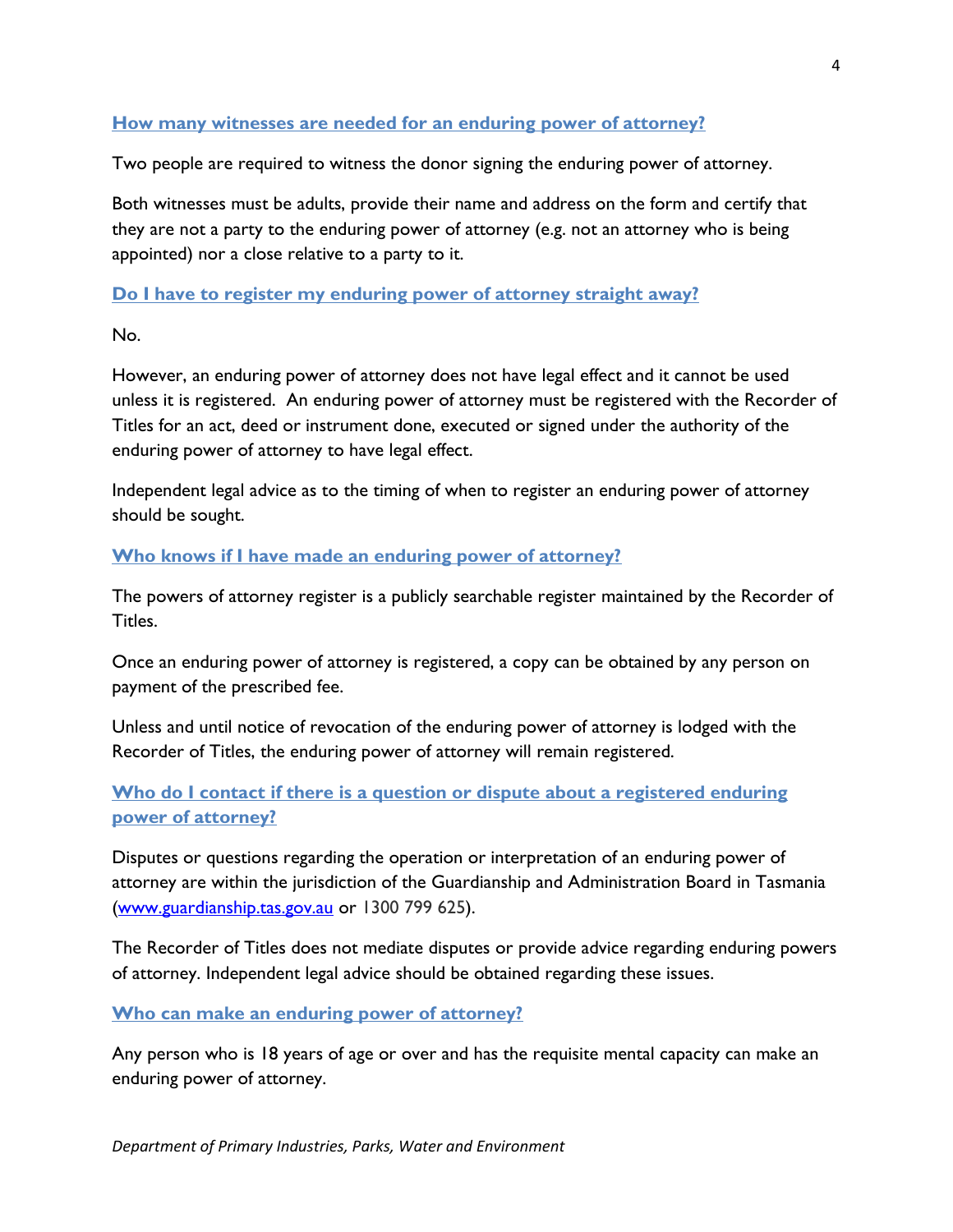If there is any doubt about the donor's mental capacity to make an enduring power of attorney, legal advice should be obtained.

# **When does my enduring power of attorney start?**

An act, deed or instrument done, executed or signed under a power of attorney has no legal effect in Tasmania unless it has been registered in the powers of attorney register, administered by the Recorder of Titles.

It is possible for a person with mental capacity to have a registered enduring power of attorney for estate planning or other purposes but still be carrying on their own property and financial affairs themselves.

Having an enduring power of attorney registered does not necessarily mean that a person has lost mental capacity or 'handed over' their affairs to be carried out by the attorney. For example, an attorney may act at the direction of a donor who still has mental capacity but wishes the attorney to carry out certain actions, or at the attorney's discretion in accordance with the terms of the enduring power of attorney and within the scope of legal obligations and responsibility.

If there is any query or doubt as to how an appointed or intended attorney may behave or how they may exercise powers given to them once an enduring power of attorney has been registered, it is important to take legal advice.

# **Can a power of attorney be cancelled by someone who has made one?**

Yes.

A donor can revoke (cancel) an enduring power of attorney provided they have the requisite mental capacity to do so.

If an enduring power of attorney has been registered, to update the powers of attorney Register maintained by the Recorder of Titles, a donor needs to lodge notice of revocation with the Recorder of Titles and pay the prescribed fee.

The Recorder of Titles does not send notice to an attorney or any third party that a donor has revoked an enduring power of attorney.

The donor should take independent legal advice as to appropriate notifications to ensure the valid revocation of the enduring power of attorney.

More information about the required form to lodge with the Recorder of Titles and prescribed fee may be found at [www.dpipwe.tas.gov.au/land-tasmania/land-titles-office/power-of-attorney](http://www.dpipwe.tas.gov.au/land-tasmania/land-titles-office/power-of-attorney-forms)[forms](http://www.dpipwe.tas.gov.au/land-tasmania/land-titles-office/power-of-attorney-forms) and at www.dpipwe.tas.gov.au/land-tasmania/land-titles-office/forms-and-fees/land-titlesoffice-fees

*Department of Primary Industries, Parks, Water and Environment*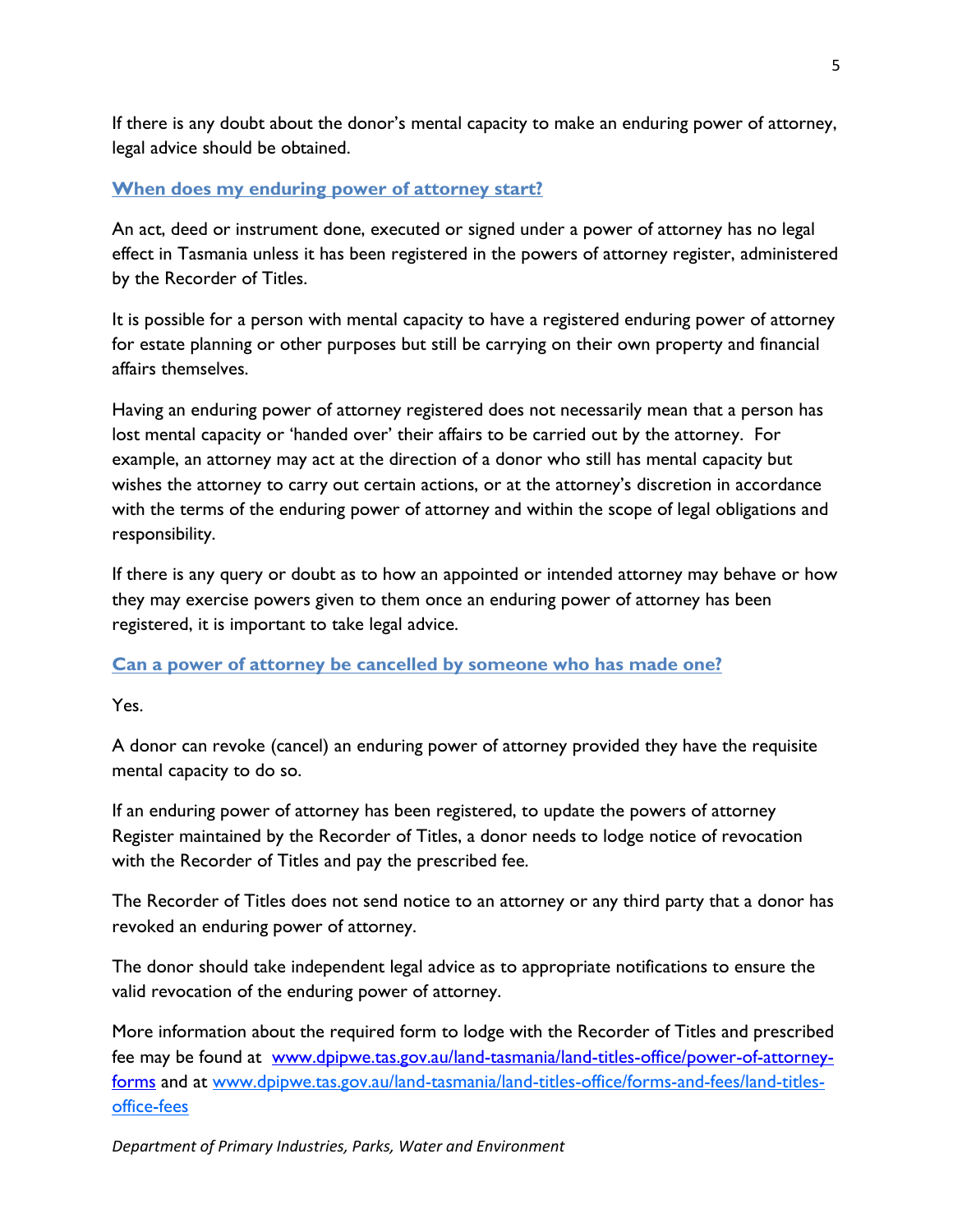## **How else can an enduring power of attorney be ended?**

- An enduring power of attorney ends automatically on the death of either the donor or the attorney (if only one attorney appointed).
- An enduring power of attorney ends automatically by the operation of other legal events such as the death, insolvency or bankruptcy of the donor or attorney, the dissolution of the relationship between couples or by order of the Guardianship and Administration Board.
- The Guardianship and Administration Board has powers to vary or revoke an enduring power of attorney and give directions and/or to make an Administration Order, for more information contact the Guardianship and Administration Board [\(www.guardianship.tas.gov.au](http://www.guardianship.tas.gov.au/) or 1300 799 625).

# **How does the Powers of Attorney Register get updated if an enduring power is at an end?**

To enable the powers of attorney register to be amended by the Recorder of Titles, notification of revocation and notification of events such as death or bankruptcy must be lodged for registration with the Recorder of Titles and be accompanied by payment of the prescribed fee.

It is the responsibility of the donor of the enduring power of attorney to ensure that notification of revocation or other critical event is lodged with the Recorder of Titles.

The Recorder of Titles has made a form available for use which can be found at [www.dpipwe.tas.gov.au/land-tasmania/land-titles-office/power-of-attorney-forms.](http://www.dpipwe.tas.gov.au/land-tasmania/land-titles-office/power-of-attorney-forms) The prescribed fee may be found at www.dpipwe.tas.gov.au/land-tasmania/land-titles-office/formsand-fees/land-titles-office-fees

# **I have been appointed as an attorney – what do I do?**

The Act imposes a significant level of responsibility, duties and trust upon an attorney.

If an appointed attorney no longer wants to be an attorney or needs guidance or direction as to the terms and responsibilities of an enduring power of attorney and what they can or can't do, they should seek independent legal advice and/or consult with the Guardianship and Administration Board in Tasmania [\(www.guardianship.tas.gov.au](http://www.guardianship.tas.gov.au/) or 1300 799 625).